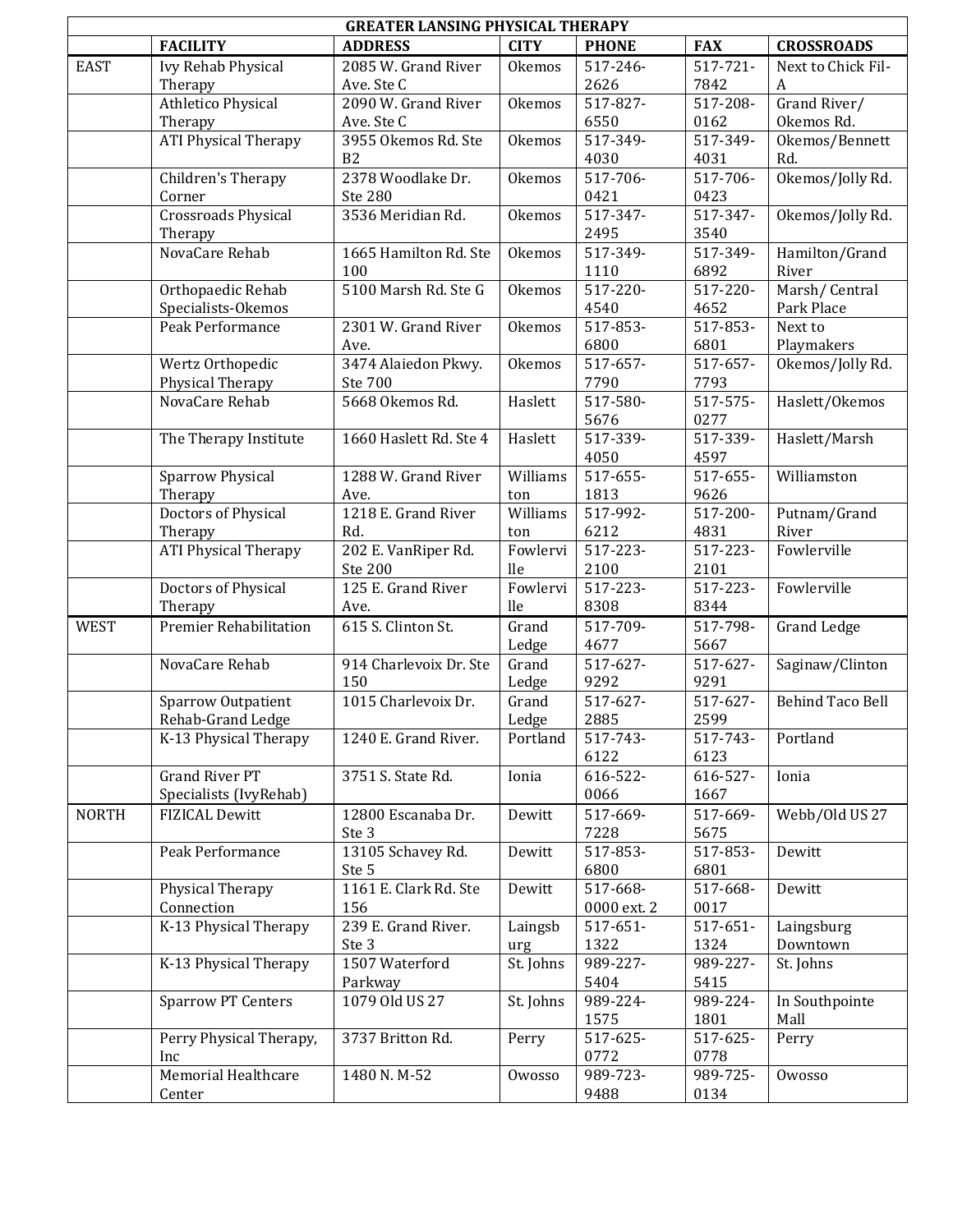|         | <b>ATI Physical Therapy</b>   | 1697 E. Main St.         | Owosso        | 989-214-         | 989-723-         | Owosso              |
|---------|-------------------------------|--------------------------|---------------|------------------|------------------|---------------------|
|         |                               |                          |               | 1943             | 8670             |                     |
| SOUTH   | Orthopaedic Rehab             | 2040 N. Aurelius Rd.     | Holt          | 517-268-         | 517-268-         | Holt                |
|         | Specialists-Holt              | #5                       |               | 9040             | 9042             |                     |
|         | Premier Rehabilitation        | 2380 Cedar St. Ste       | Holt          | 517-709-         | 517-798-         | Holt                |
|         |                               | 203                      |               | 4677             | 5667             |                     |
|         | Henry Ford/Allegiance         | 810 E. Hogsback Rd.      | Mason         | 517-676-         | 517-676-         | Near Secretary of   |
|         |                               | Ste B                    |               | 1060             | 1448             | State               |
|         | NovaCare Rehab                | 1103 S. Cedar St. Ste    | Mason         | 517-244-         | 517-244-         | Mason               |
|         |                               | 300                      |               | 7787             | 0578             |                     |
|         | Peak Performance              | 132 S. Cedar St.         | Mason         | 517-853-         | 517-853-         | Mason               |
|         |                               |                          |               | 6800             | 6801             |                     |
|         | Sam's Physical Therapy        | 710 Temple St.           | Mason         | 517-833-         | 517-589-         | Mason               |
|         |                               |                          |               | 9300             | 9059             |                     |
|         | Sparrow Outpatient            | 800 E. Columbia Rd.      | Mason         | 517-244-         | 517-244-         | Washington/Colu     |
|         | Rehab-Mason                   |                          |               | 8930<br>517-541- | 8931             | mbia                |
|         | <b>HGB Memorial Hospital-</b> | 800 W. Lawrence Ave      | Charlott      |                  | 517-541-         | <b>ALIVE Center</b> |
|         | Empower                       |                          | e<br>Charlott | 5800<br>517-541- | 5810<br>517-589- |                     |
|         | Sam's Physical Therapy        | 134 S. Cochrane Ave.     |               | 1000             | 9059             | Charlotte           |
|         | Athletico Physical            | 1415-B S. Main St.       | e<br>Eaton    | 517-781-         | 517-663-         | <b>Eaton Rapids</b> |
|         | Therapy                       |                          | Rapids        | 4999             | 2506             |                     |
|         | Eaton Rapids Medical          | 1500 S. Main St.         | Eaton         | 517-663-         | 517-663-         | <b>Eaton Rapids</b> |
|         | Center                        |                          | Rapids        | 9531             | 9527             |                     |
|         | Orthopaedic Rehab             | 828 W. Bellevue Rd.      | Leslie        | 517-878-         | 517-878-         | Leslie              |
|         | Specialists-Leslie            |                          |               | 6180             | 6181             |                     |
|         | Sam's Physical Therapy        | 148 S. Main              | Leslie        | 517-589-         | 517-589-         | Leslie              |
|         |                               |                          |               | 9050             | 9059             |                     |
| LANSING | Arch Physical Therapy         | 1701 S. Waverly Rd.      | Lansing       | 517-367-         | 517-367-         | Waverly/Lansing     |
|         |                               |                          |               | 7851             | 7857             | Rd                  |
|         | Athletico Physical            | 4324 W. Saginaw          | Lansing       | 517-220-         | 517-208-         | Saginaw/Clark       |
|         | Therapy                       | Hwy. Ste A               |               | 6059             | 1803             | Rd.                 |
|         | <b>ATI Physical Therapy</b>   | 3415 E. Saginaw Hwy.     | Lansing       | 517-273-         | 517-619-         | Coolidge/Saginaw    |
|         |                               | Ste B                    |               | 0604             | 1315             | Hwy                 |
|         | <b>ATI Physical Therapy</b>   | 5849 W. Saginaw Hwy      | Lansing       | 517-225-         | 517-323-         | Near Bed Bath       |
|         |                               |                          |               | 6257             | 4935             | and Beyond          |
|         | <b>ATI Physical Therapy</b>   | 6304 S. Cedar St.        | Lansing       | 517-401-         | 517-210-         | Near Edgewood       |
|         |                               |                          |               | 2189             | 0185             | Blvd.               |
|         | Doctors of Physical           | 4052 Legacy Pkwy.        | Lansing       | 517-394-         | 517-394-         | Pine Tree/Jolly     |
|         | Therapy                       | Ste 100                  |               | 0775             | 3211             |                     |
|         | <b>Exclusive Physical</b>     | 416 S. Creyts Rd. Ste B  | Lansing       | 517-327-         | 517-327-         | Lansing             |
|         | Therapy                       |                          |               | 0966             | 0986             |                     |
|         | FIZICAL Delta                 | 701 Snow Rd. Ste A       | Lansing       | 517-323-         | 517-323-         | St. Joe Hwy/Snow    |
|         |                               |                          |               | 0593             | 0002             |                     |
|         | Gateway Pediatric             | 405 W. Greenlawn         | Lansing       | 248-621-         | 248-712-         | Greenlawn/Washi     |
|         | Therapy                       | Ave.                     |               | 4792             | 4381             | ngton               |
|         | <b>Healthy Consumer</b>       | 1160 N. Cedar St. Ste    | Lansing       | 616-803-         | 833-352-         | Maple/Cedar         |
|         | Physical Therapy              | 300A                     |               | 9829<br>517-483- | 3618             | Lake                |
|         | <b>Lansing Rehab Services</b> | 1568 Lake Lansing<br>Rd. | Lansing       | 2734             | 517-483-<br>2840 | Lansing/Chamber     |
|         |                               |                          |               |                  |                  | lain                |
|         | Linder PT                     | 7201 W. Saginaw Rd.      | Lansing       | 517-321-         | 517-321-         | Saginaw/Canal       |
|         |                               | Ste 205                  |               | 7809             | 7860             |                     |
|         | McLaren Rehabilitative        | 3394 E. Jolly Rd. Ste B  | Lansing       | 517-975-         | 517-975-         | Pine Tree/Jolly     |
|         | Services                      |                          |               | 3520             | 3525             |                     |
|         | NovaCare Rehab                | 3370 E. Jolly Rd. Ste B  | Lansing       | 517-272-         | 517-272-         | Pine Tree/Jolly     |
|         |                               |                          |               | 5133             | 5138             |                     |
|         | NovaCare Rehab                | 1100 W. Saginaw St.      | Lansing       | 517-321-         | 517-321-         | Saginaw/MLK         |
|         |                               | Ste 2A                   |               | 4646             | 4825             |                     |